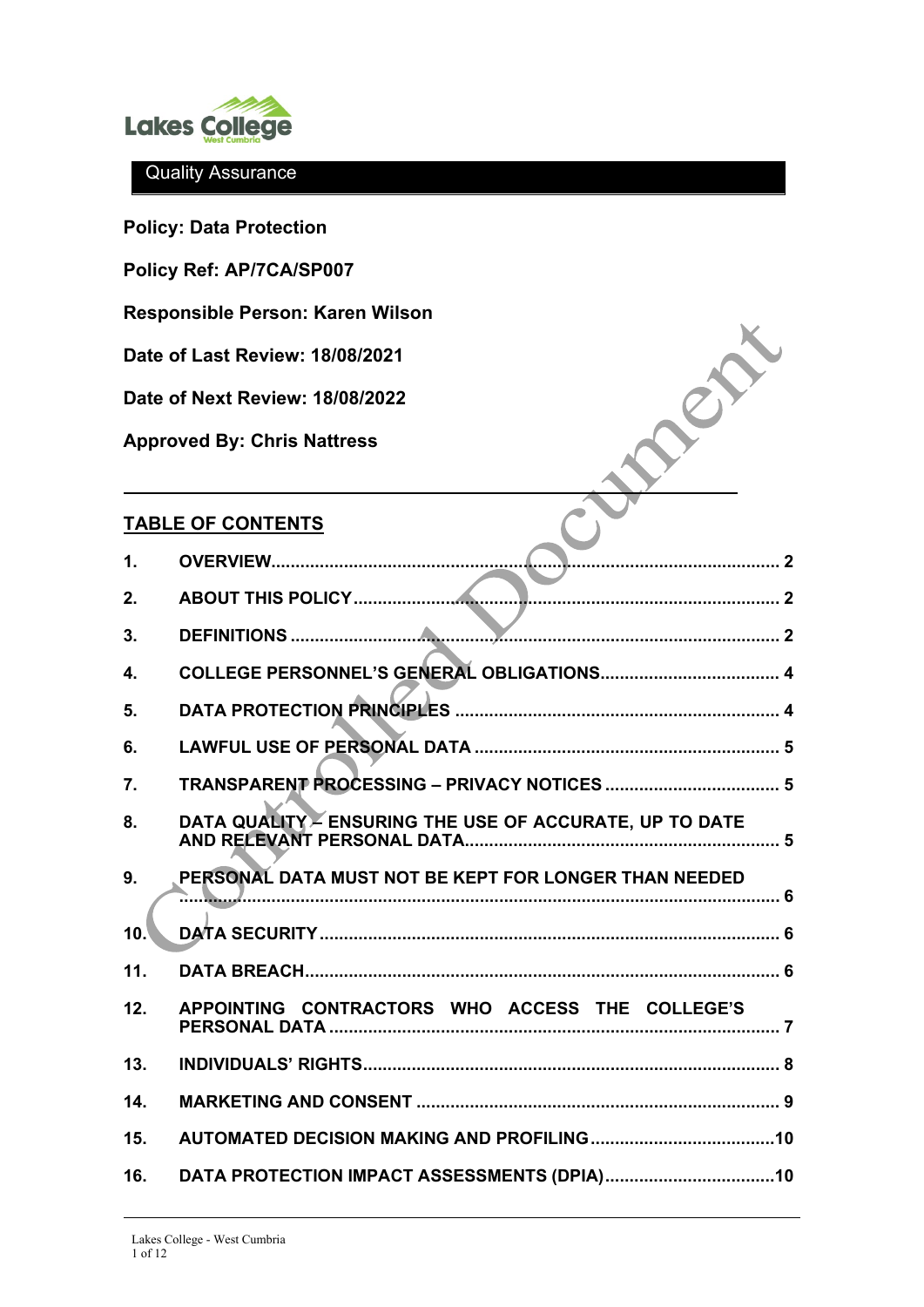### **17. [TRANSFERRING PERSONAL DATA TO A COUNTRY OUTSIDE THE](#page-10-0)  EEA [...................................................................................................................11](#page-10-0)**

#### <span id="page-1-0"></span>**1. OVERVIEW**

The College's reputation and future growth are dependent on the way the College manages and protects Personal Data. Protecting the confidentiality and integrity of Personal Data is a key responsibility of everyone within the College.

As an organisation that collects, uses and stores Personal Data about its employees, suppliers (sole traders, partnerships or individuals within companies), applicants students, governors, parents and visitors, stakeholder and partners, customers, the College recognises that having controls around the collection, use, retention and destruction of Personal Data is important in order to comply with the College's obligations under Data Protection Laws and in particular its obligations under Article 5 of GDPR.

The College has implemented this Data Protection Policy to ensure all College Personnel are aware of what they must do to ensure the correct and lawful treatment of Personal Data. This will maintain confidence in the College and will provide for a successful working and learning environment for all.

College Personnel will receive a copy of this Policy when they start and may receive periodic revisions of this Policy. This Policy does not form part of any member of the College Personnel's contract of employment and the College reserves the right to change this Policy at any time. All members of College Personnel are obliged to comply with this Policy at all times.

If you have any queries concerning this Policy, please contact our Data Protection Officer, who is responsible for ensuring this policy is kept up-to-date and the College's compliance with this Policy.

### <span id="page-1-1"></span>**2. ABOUT THIS POLICY**

This Policy (and the other policies and documents referred to in it) sets out the basis on which the College will collect and use Personal Data either where the College collects it from individuals itself, or where it is provided to the College by third parties. It also sets out rules on how the College handles uses, transfers and stores Personal Data.

<span id="page-1-2"></span>It applies to all Personal Data stored electronically, in paper form, or otherwise.

## **3. DEFINITIONS**

*Note: This paragraph 3 includes definitions of the most relevant data protection terms. The definitions are based on the definitions contained in the GDPR, but include additional plain English explanations of the various terms.*

- **a. College** Lakes College West Cumbria
- b. **College Personnel** Any College employee, worker or contractor who accesses any of the College's Personal Data and will include employees, consultants, contractors, and temporary personnel hired to work on behalf of the College.
- c. **Controller** Any entity (e.g. company, organisation or person) that makes its own decisions about how it is going to collect and use Personal Data.

A Controller is responsible for compliance with Data Protection Laws. Examples of Personal Data the College is the Controller of include employee details or information the College collects relating to students. The College will be viewed as a Controller of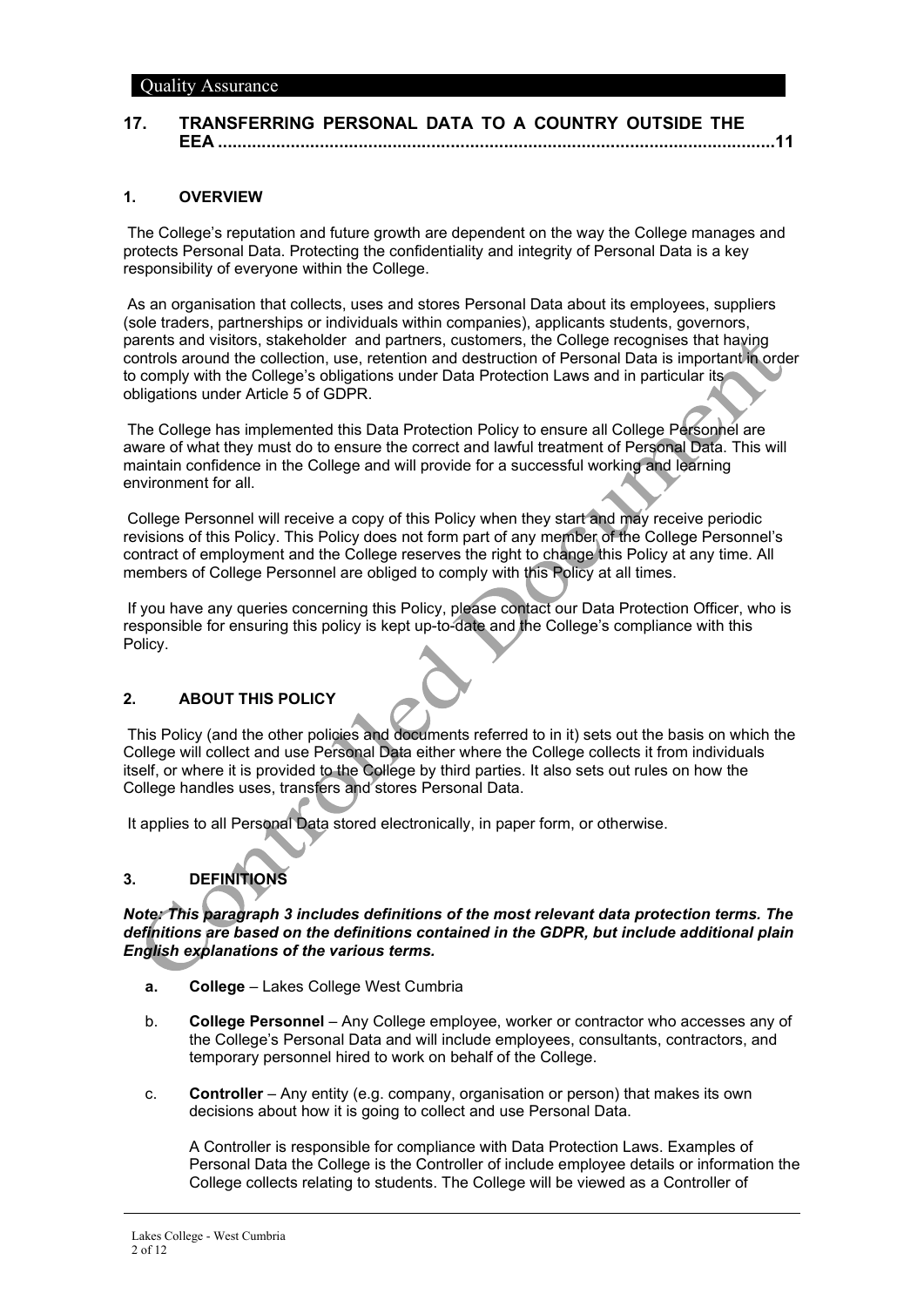Personal Data if it decides what Personal Data the College is going to collect and how it will use it.

A common misconception is that individuals within organisations are the Controllers. This is not the case it is the organisation itself which is the Controller.

- **d. Data Protection Laws**  The General Data Protection Regulation (Regulation (EU) 2016/679) and all applicable laws relating to the collection and use of Personal Data and privacy and any applicable codes of practice issued by a regulator including in the UK, the Data Protection Act 2018.
- **e. Data Protection Officer –** Our Data Protection Officer is Karen Wilson, and can be contacted at 01946 839300 ext. 1010, karew@lcwc.ac.uk
- f. **EEA** Austria, Belgium, Bulgaria, Croatia, Republic of Cyprus, Czech Republic, Denmark, Estonia, Finland, France, Germany, Greece, Hungary, Iceland, Ireland, Italy, Latvia, Liechtenstein, Lithuania, Luxembourg, Malta, Netherlands, Norway, Poland, Portugal, Romania, Slovakia, Slovenia, Spain, Sweden and the UK.
- g. **ICO**  the Information Commissioner's Office, the UK's data protection regulator.
- h. **Individuals** Living individuals who can be identified, *directly or indirectly*, from information that the College has. For example, an individual could be identified directly by name, or indirectly by gender, job role and office location if you can use this information to work out who they are. Individuals include employees, students, parents, visitors and potential students. Individuals also include partnerships and sole traders.
- i. **Personal Data** Any information about an Individual (see definition above) which identifies them or allows them to be identified in conjunction with other information that is held. It includes information of this type, even if used in a business context.

Personal data is defined broadly and covers things such as name, address, email address (including in a business context, email addresses of Individuals in companies such as firstname.surname@organisation.com), IP address and also more sensitive types of data such as trade union membership, genetic data and religious beliefs. These more sensitive types of data are called "Special Categories of Personal Data" and are defined below. Special Categories of Personal Data are given extra protection by Data Protection Laws.

j. **Processor** – Any entity (e.g. company, organisation or person) which accesses or uses Personal Data on the instruction of a Controller.

A Processor is a third party that processes Personal Data on behalf of a Controller. This is usually as a result of the outsourcing of a service by the Controller or the provision of services by the Processor which involve access to or use of Personal Data. Examples include: where software support for a system, which contains Personal Data, is provided by someone outside the business; cloud arrangements; and mail fulfilment services.

k. **Special Categories of Personal Data** – Personal Data that reveals a person's racial or ethnic origin, political opinions, religious or philosophical beliefs, trade union membership, genetic data (i.e. information about their inherited or acquired genetic characteristics), biometric data (i.e. information about their physical, physiological or behavioural characteristics such as facial images and fingerprints), physical or mental health, sexual life or sexual orientation and criminal record. Special Categories of Personal Data are subject to additional controls in comparison to ordinary Personal Data.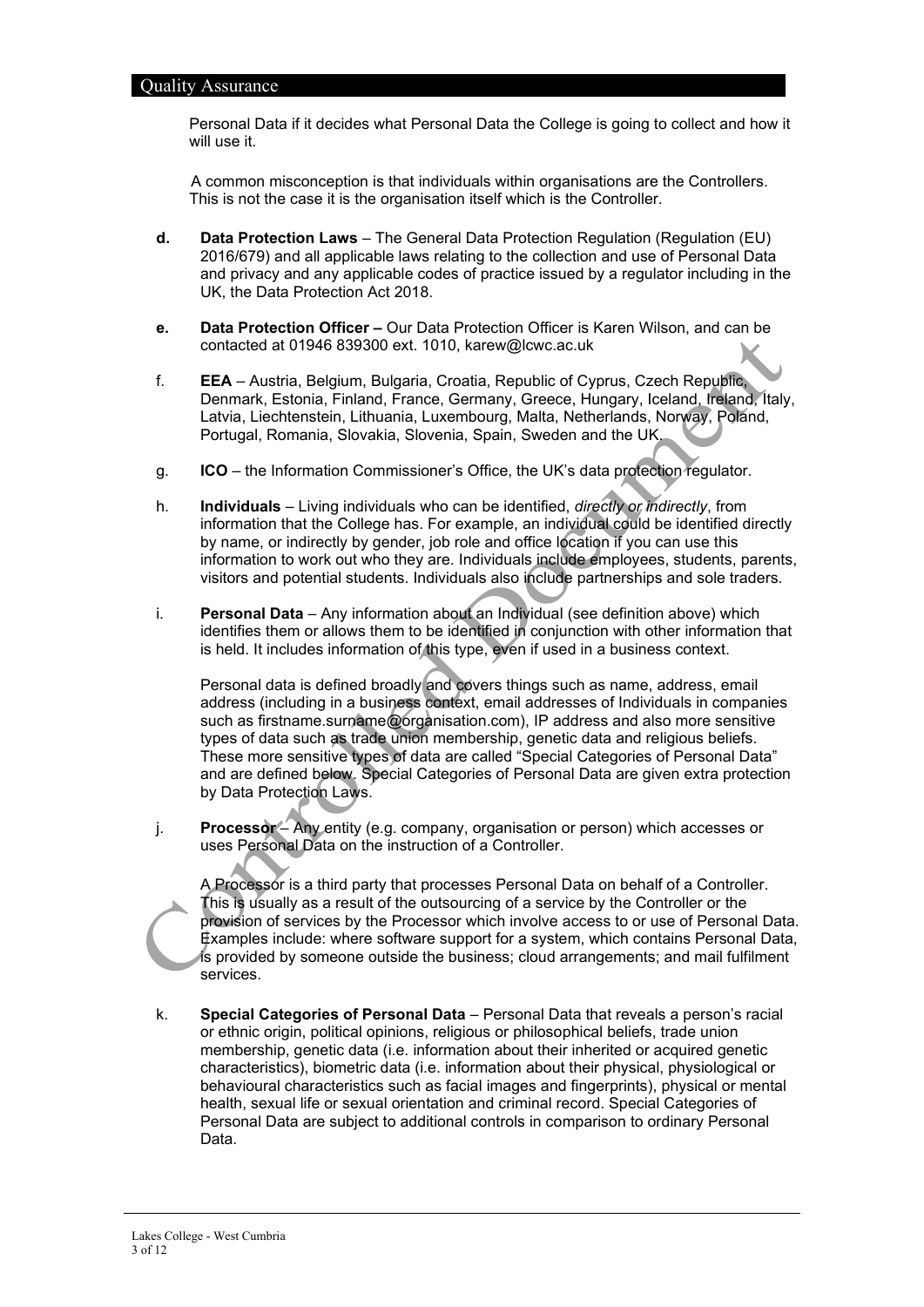#### <span id="page-3-0"></span>**4. COLLEGE PERSONNEL'S GENERAL OBLIGATIONS**

- a. All College Personnel must comply with this policy.
- b. College Personnel must ensure that they keep confidential all Personal Data that they collect, store, use and come into contact with during the performance of their duties.
- c. College Personnel must not release or disclose any Personal Data:
	- i. outside the College; or
	- ii. inside the college to College Personnel not authorised to access the Personal Data,

without specific authorisation from their manager or the Data Protection Officer; this includes by phone calls or in emails.

- d. College Personnel must take all steps to ensure there is no unauthorised access to Personal Data whether by other College Personnel who are not authorised to see such Personal Data or by people outside the College.
- e. College Personnel are advised that any breach of this Data Protection Policy will be treated seriously and may result in disciplinary action.

#### <span id="page-3-1"></span>**5. DATA PROTECTION PRINCIPLES**

- a. When using Personal Data, Data Protection Laws require that the College complies with the following principles. These principles require Personal Data to be:
	- i. processed lawfully, fairly and in a transparent manner;
	- ii. collected for specified, explicit and legitimate purposes and not further processed in a manner that is incompatible with those purposes;
	- iii. a adequate, relevant and limited to what is necessary for the purposes for which it is being processed;

iv. accurate and kept up to date, meaning that every reasonable step must be taken to ensure that Personal Data that is inaccurate is erased or rectified as soon as possible;

- kept for no longer than is necessary for the purposes for which it is being processed; and
- vi. processed in a manner that ensures appropriate security of the Personal Data, including protection against unauthorised or unlawful processing and against accidental loss, destruction or damage, using appropriate technical or organisational measures.
- b. These principles are considered in more detail in the remainder of this Policy.
- c. In addition to complying with the above requirements the College also has to demonstrate in writing that it complies with them. The College has a number of policies and procedures in place, including this Policy and the documentation referred to in it, to ensure that the College can demonstrate its compliance.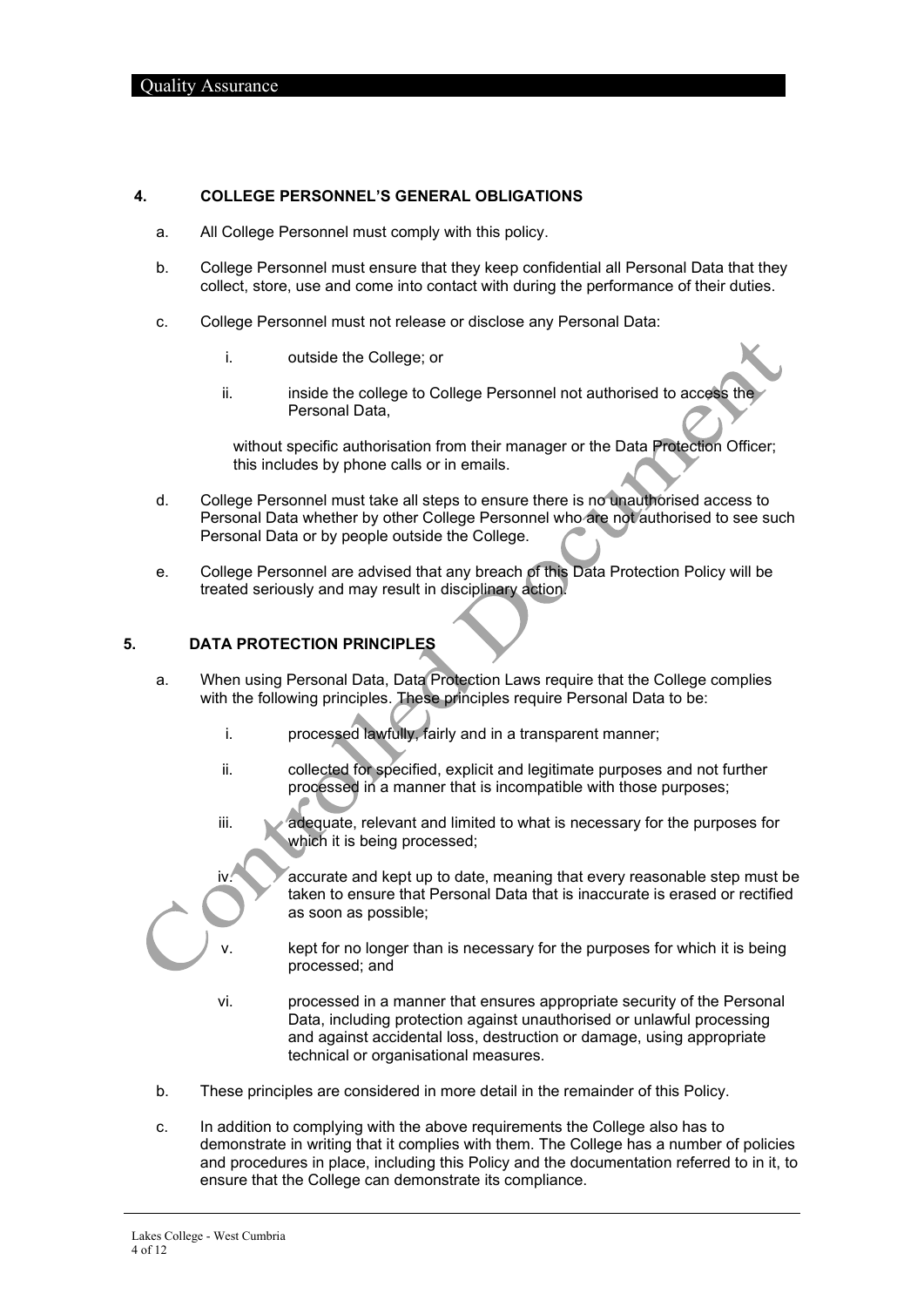#### <span id="page-4-3"></span><span id="page-4-0"></span>**6. LAWFUL USE OF PERSONAL DATA**

- a. In order to collect and/or use Personal Data lawfully the College needs to be able to show that its use meets one of a number of legal grounds. Please click here to see the detailed grounds: [\[https://ico.org.uk/for-organisations/guide-to-the-general-data](https://ico.org.uk/for-organisations/guide-to-the-general-data-protection-regulation-gdpr/lawful-basis-for-processing)[protection-regulation-gdpr/lawful-basis-for-processing\]](https://ico.org.uk/for-organisations/guide-to-the-general-data-protection-regulation-gdpr/lawful-basis-for-processing)
- <span id="page-4-4"></span>b. In addition when the College collects and/or uses Special Categories of Personal Data, the College has to show that one of a number of additional conditions is met. Please click here to see the detailed additional conditions [\[https://ico.org.uk/for](https://ico.org.uk/for-organisations/guide-to-the-general-data-protection-regulation-gdpr/special-category-data)[organisations/guide-to-the-general-data-protection-regulation-gdpr/special-category](https://ico.org.uk/for-organisations/guide-to-the-general-data-protection-regulation-gdpr/special-category-data)[data\]](https://ico.org.uk/for-organisations/guide-to-the-general-data-protection-regulation-gdpr/special-category-data).
- c. The College has carefully assessed how it uses Personal Data and how it complies with the obligations set out in paragraphs [6.1](#page-4-3) and [6.2.](#page-4-4) If the College changes how it uses Personal Data, the College needs to update this record and may also need to notify Individuals about the change. If College Personnel therefore intend to change how they use Personal Data at any point they must notify the Data Protection Officer who will decide whether their intended use requires amendments to be made and any other controls which need to apply.

## <span id="page-4-1"></span>**7. TRANSPARENT PROCESSING – PRIVACY NOTICES**

Where the College collects Personal Data directly from Individuals, the College will inform them about how the College uses their Personal Data. This is in a privacy notice. The College has adopted the following privacy notices: applicants, students, former students, college personnel, governors, stakeholders and partners, suppliers, customer, web-site users.

- a. If the College receives Personal Data about an Individual from other sources, the College will provide the Individual with a privacy notice about how the College will use their Personal Data. This will be provided as soon as reasonably possible and in any event within one month.
- b. If the College changes how it uses Personal Data, the College may need to notify Individuals about the change. If College Personnel therefore intend to change how they use Personal Data please notify the Data Protection Officer who will decide whether the College Personnel's intended use requires amendments to be made to the privacy notices and any other controls which need to apply.

### <span id="page-4-2"></span>**8. DATA QUALITY – ENSURING THE USE OF ACCURATE, UP TO DATE AND RELEVANT PERSONAL DATA**

- a. Data Protection Laws require that the College only collects and processes Personal Data to the extent that it is required for the specific purpose(s) notified to the Individual in a privacy notice (see paragraph [7](#page-4-1) above) and as set out in the College's record of how it uses Personal Data. The College is also required to ensure that the Personal Data the College holds is accurate and kept up to date.
- b. All College Personnel that collect and record Personal Data shall ensure that the Personal Data is recorded accurately, is kept up to date and shall also ensure that they limit the collection and recording of Personal Data to that which is adequate, relevant and limited to what is necessary in relation to the purpose for which it is collected and used.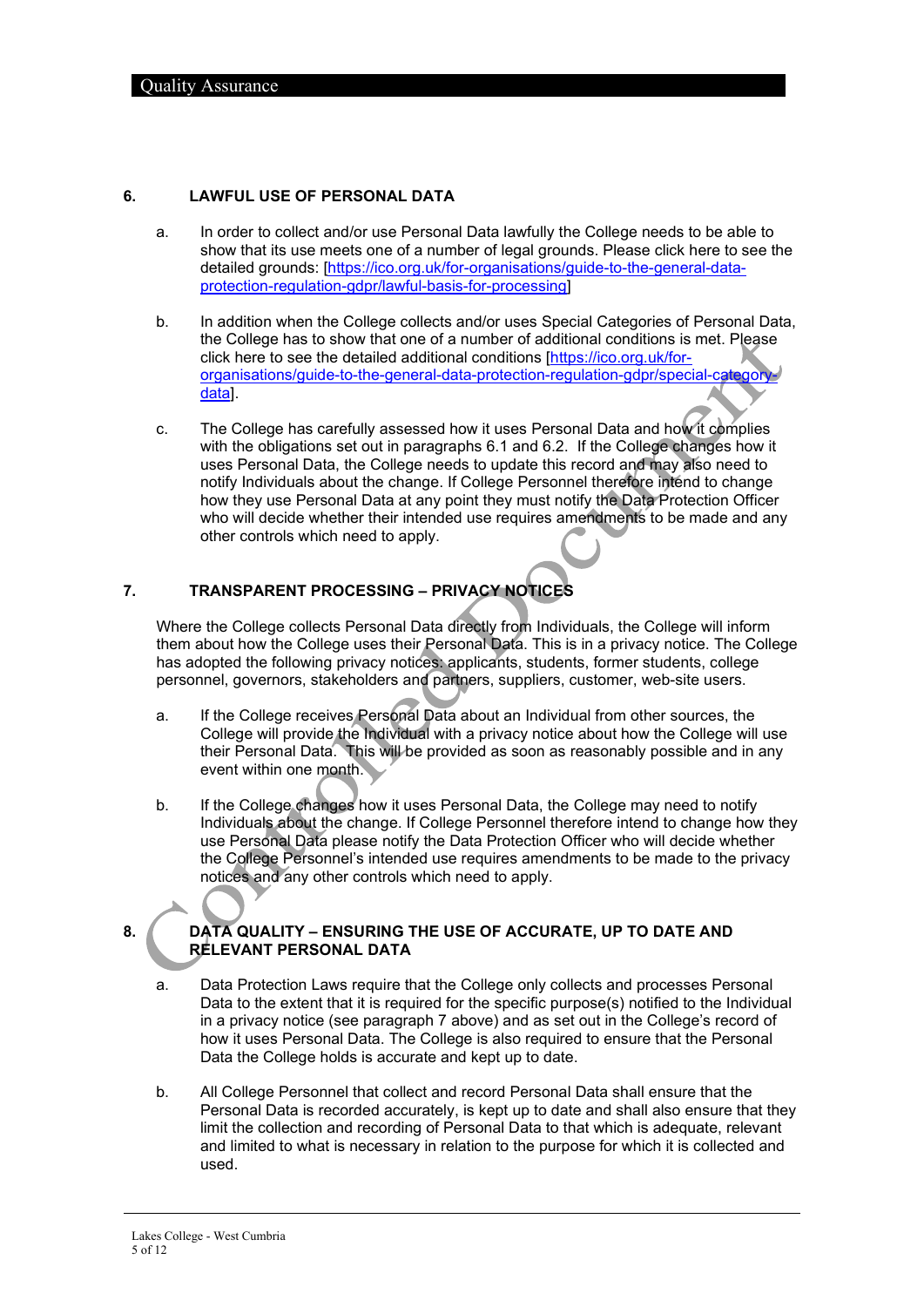- c. All College Personnel that obtain Personal Data from sources outside the College shall take reasonable steps to ensure that the Personal Data is recorded accurately, is up to date and limited to that which is adequate, relevant and limited to what is necessary in relation to the purpose for which it is collected and used. This does not require College Personnel to independently check the Personal Data obtained.
- d. In order to maintain the quality of Personal Data, all College Personnel that access Personal Data shall ensure that they review, maintain and update it to ensure that it remains accurate, up to date, adequate, relevant and limited to what is necessary in relation to the purpose for which it is collected and used. Please note that this does not apply to Personal Data which the College must keep in its original form (e.g. for legal reasons or that which is relevant to an investigation).
- e. The College recognises the importance of ensuring that Personal Data is amended, rectified, erased or its use restricted where this is appropriate under Data Protection Laws. The College has a Rights of Individuals Policy and a Rights of Individuals Procedure which set out how the College responds to requests relating to these issues. Any request from an individual for the amendment, rectification, erasure or restriction of the use of their Personal Data should be dealt with in accordance with those documents.

## <span id="page-5-0"></span>**9. PERSONAL DATA MUST NOT BE KEPT FOR LONGER THAN NEEDED**

- a. Data Protection Laws require that the College does not keep Personal Data longer than is necessary for the purpose or purposes for which the College collected it.
- b. The College has assessed the types of Personal Data that it holds and the purposes it uses it for and has set retention periods for the different types of Personal Data processed by the College, the reasons for those retention periods and how the College securely deletes Personal Data at the end of those periods. These are set out in the Data Retention Policy.
- c. If College Personnel feel that a particular item of Personal Data needs to be kept for more or less time than the retention period set out in the Data Retention Policy, for example because there is a requirement of law, or if College Personnel have any questions about this Policy or the College's Personal Data retention practices, they should contact the Data Protection Officer for guidance.

## <span id="page-5-1"></span>**10. DATA SECURITY**

The College takes information security very seriously and the College has security measures against unlawful or unauthorised processing of Personal Data and against the accidental loss of, or damage to, Personal Data. The College has in place procedures and technologies to maintain the security of all Personal Data from the point of collection to the point of destruction.

### <span id="page-5-2"></span>11. **DATA BREACH**

a. Whilst the College takes information security very seriously, unfortunately, in today's environment, it is possible that a security breach could happen which may result in the unauthorised loss of, access to, deletion of or alteration of Personal Data. If this happens there will be a Personal Data breach and College Personnel must comply with the College's Data Breach Notification Policy. Please see paragraphs [11.2](#page-6-1) and [11.3](#page-6-2) for examples of what can be a Personal Data breach. Please familiarise yourself with it as it contains important obligations which College Personnel need to comply with in the event of Personal Data breaches.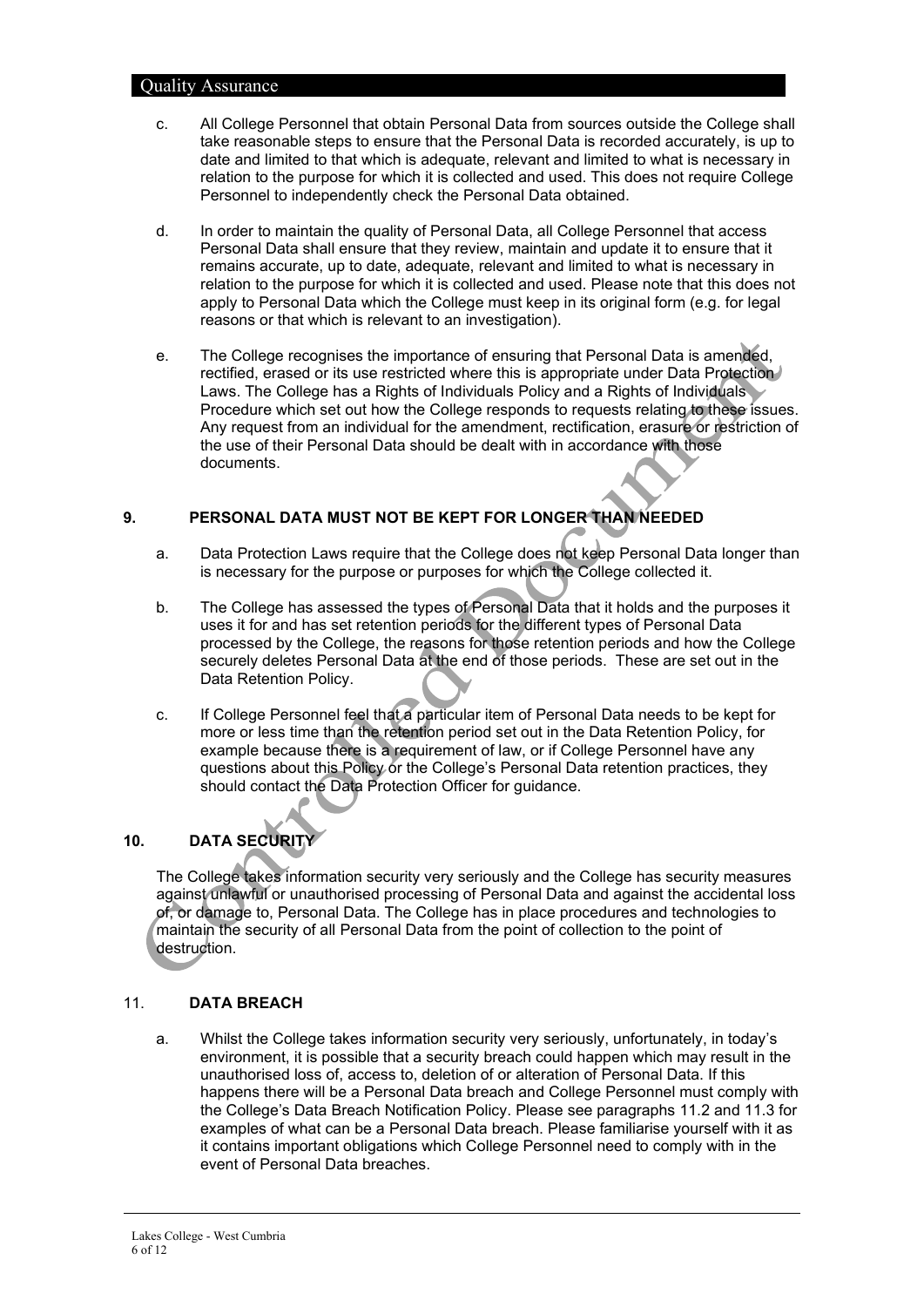- <span id="page-6-1"></span>b. Personal Data breach is defined very broadly and is effectively any failure to keep Personal Data secure, which leads to the accidental or unlawful loss (including loss of access to), destruction, alteration or unauthorised disclosure of Personal Data. Whilst most Personal Data breaches happen as a result of action taken by a third party, they can also occur as a result of something someone internal does.
- <span id="page-6-2"></span>c. There are three main types of Personal Data breach which are as follows:
	- i. **Confidentiality breach** where there is an unauthorised or accidental disclosure of, or access to, Personal Data e.g. hacking, accessing internal systems that a College Personnel is not authorised to access, accessing Personal Data stored on a lost laptop, phone or other device, people "blagging" access to Personal Data they have no right to access, putting the wrong letter in the wrong envelope, sending an email to the wrong student, or disclosing information over the phone to the wrong person;
	- ii. **Availability breach** where there is an accidental or unauthorised loss of access to, or destruction of, Personal Data e.g. loss of a memory stick, laptop or device, denial of service attack, infection of systems by ransom ware, deleting Personal Data in error, loss of access to Personal Data stored on systems, inability to restore access to Personal Data from back up, or loss of an encryption key; and
	- iii. **Integrity breach** where there is an unauthorised or accidental alteration of Personal Data.

### <span id="page-6-0"></span>**12. APPOINTING CONTRACTORS WHO ACCESS THE COLLEGE'S PERSONAL DATA**

- a. If the College appoints a contractor who is a Processor of the College's Personal Data, Data Protection Laws require that the College only appoints them where the College has carried out sufficient due diligence and only where the College has appropriate contracts in place.
- b. One requirement of GDPR is that a Controller must only use Processors who meet the requirements of the GDPR and protect the rights of individuals. This means that data protection due diligence should be undertaken on both new and existing suppliers. Once a Processor is appointed they should be audited periodically to ensure that they are meeting the requirements of their contract in relation to Data Protection.
- c. Any contract where an organisation appoints a Processor must be in writing.
- d. You are considered as having appointed a Processor where you engage someone to perform a service for you and as part of it they may get access to your Personal Data. Where you appoint a Processor you, as Controller remain responsible for what happens to the Personal Data.

GDPR requires the contract with a Processor to contain the following obligations as a minimum:

- i. to only act on the written instructions of the Controller;
- ii. to not export Personal Data without the Controller's instruction;
- iii. to ensure staff are subject to confidentiality obligations;
- iv. to take appropriate security measures;
- v. to only engage sub-processors with the prior consent (specific or general) of the Controller and under a written contract;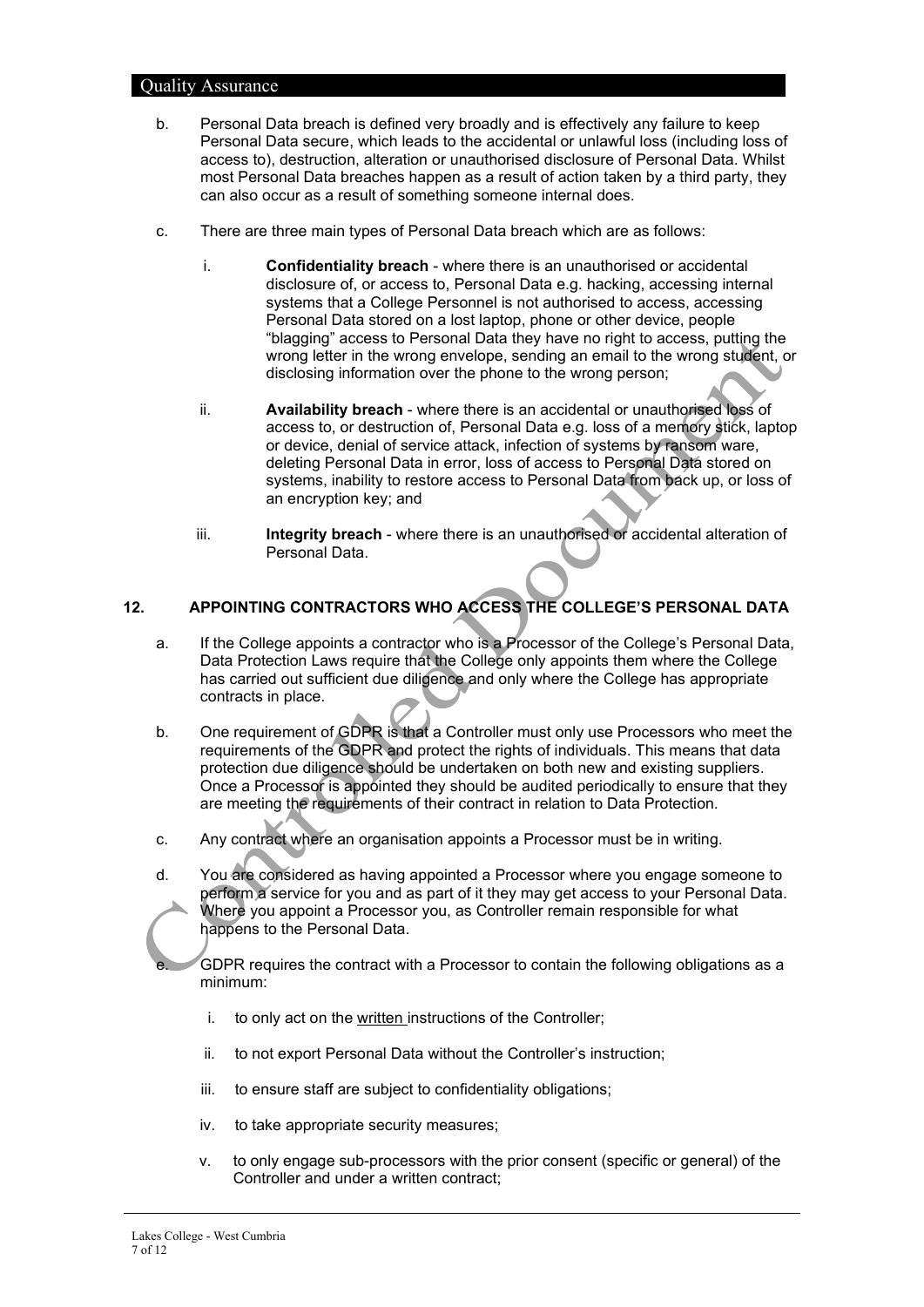- vi. to keep the Personal Data secure and assist the Controller to do so;
- vii. to assist with the notification of Data Breaches and Data Protection Impact Assessments;
- viii. to assist with subject access/individuals rights;
- ix. to delete/return all Personal Data as requested at the end of the contract;
- x. to submit to audits and provide information about the processing; and
- xi. to tell the Controller if any instruction is in breach of the GDPR or other EU or member state data protection law. es
- f. In addition the contract should set out:
	- i. The subject-matter and duration of the processing;
	- ii. the nature and purpose of the processing;
	- iii. the type of Personal Data and categories of individuals; and
	- iv. the obligations and rights of the Controller.

#### <span id="page-7-0"></span>**13. INDIVIDUALS' RIGHTS**

- 13.1 GDPR gives individuals more control about how their data is collected and stored and what is done with it. Some existing rights of individuals have been expanded upon and some new rights have been introduced.
- 13.2. The different types of rights of individuals are reflected in this paragraph.

### 13.2. **Subject Access Requests**

- 13.2.1. Individuals have the right under the GDPR to ask the College to confirm what Personal Data they hold in relation to them and provide them with the data. This is not a new right but additional information has to be provided and the timescale for providing it has been reduced from 40 days to one month (with a possible extension if it is a complex request). In addition, you will no longer be able to charge a fee for complying with the request.
- 13.2.2. Subject Access Requests are becoming more and more common and are often made in the context of a dispute which means that it is crucial that they are handled appropriately to avoid a complaint being made to the ICO.
- 13.2.3. Any learner subject access request will be notified to the Education Skills Funding Agency (ESFA) within 5 working days as per the Financial Memorandum (Further Education Colleges).

#### 13.3. **Right of Erasure (Right to be Forgotten)**

- 13.3.1. This is a limited right for individuals to request the erasure of Personal Data concerning them where:
	- 13.3.1.1. the use of the Personal Data is no longer necessary;
	- 13.3.1.2. their consent is withdrawn and there is no other legal ground for the processing;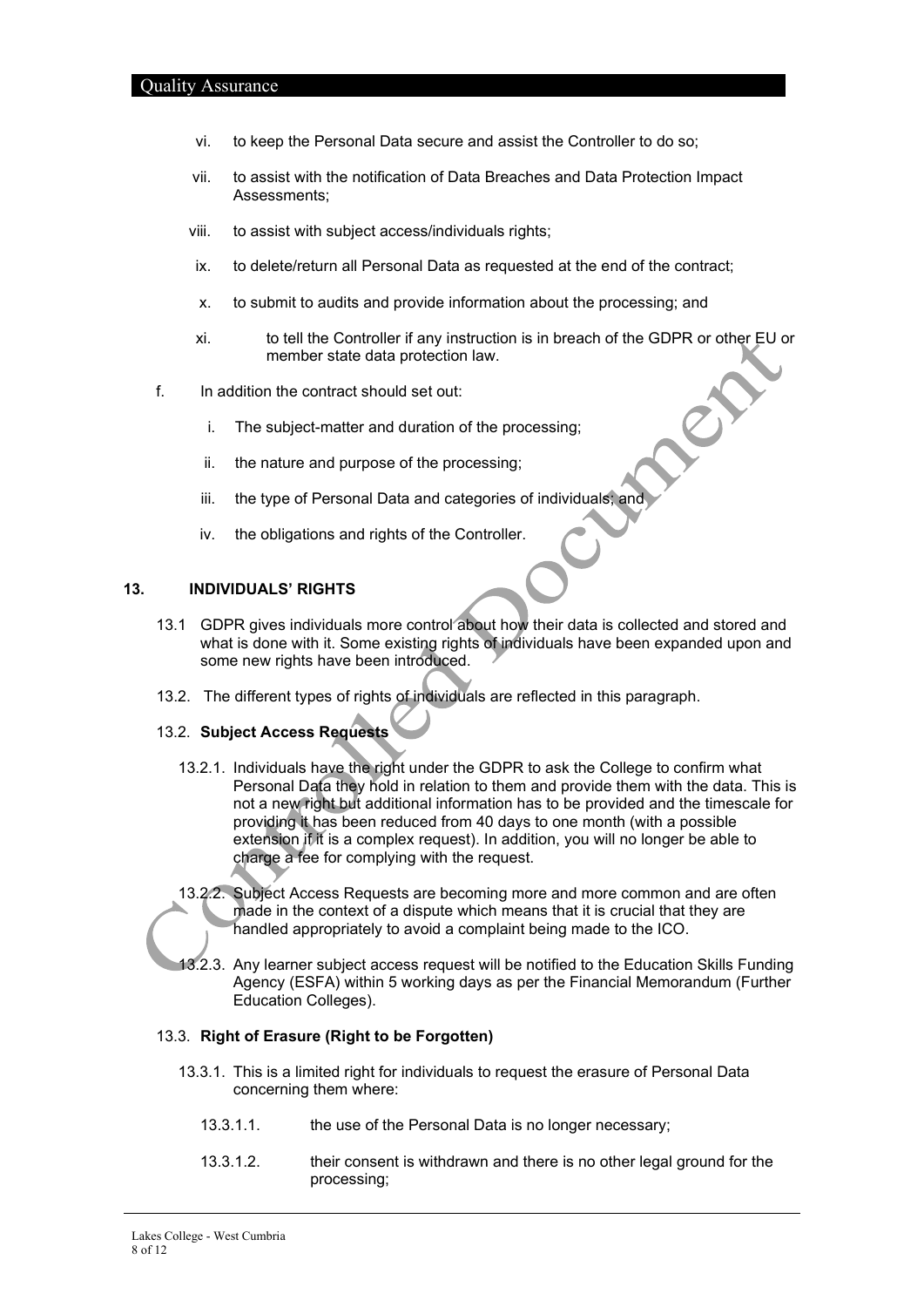- 13.3.1.3. the individual objects to the processing and there are no overriding legitimate grounds for the processing;
- 13.3.1.4. the Personal Data has been unlawfully processed; and
- 13.3.1.5. the Personal Data has to be erased for compliance with a legal obligation.
- 13.3.2. In a marketing context, where Personal Data is collected and processed for direct marketing purposes, the individual has a right to object to processing at any time. Where the individual objects, the Personal Data must not be processed for such purposes.

#### 13.4. **Right of Data Portability**

- 13.4.1. An individual has the right to request that data concerning them is provided to them in a structured, commonly used and machine readable format where:
	- 13.4.1.1. the processing is based on consent or on a contract; and
	- 13.4.1.2. the processing is carried out by automated means
- 13.4.2. This right isn't the same as subject access and is intended to give individuals a subset of their data.

#### 13.5. **The Right of Rectification and Restriction**

- 13.5.1. Finally, individuals are also given the right to request that any Personal Data is rectified if inaccurate and to have use of their Personal Data restricted to particular purposes in certain circumstances.
- 13.6. The College will use all Personal Data in accordance with the rights given to Individuals' under Data Protection Laws, and will ensure that it allows Individuals to exercise their rights in accordance with the College's Rights of Individuals Policy and Rights of Individuals Procedure. Please familiarise yourself with these documents as they contain important obligations which College Personnel need to comply with in relation to the rights of Individuals over their Personal Data.

## <span id="page-8-0"></span>**14. MARKETING AND CONSENT**

- 14.2. The College will sometimes contact Individuals to send them marketing materials or to promote the College. Where the College carries out any marketing, Data Protection Laws require that this is only done in a legally compliant manner.
- 14.3. Marketing consists of any advertising or marketing communication that is directed to particular individuals. GDPR brings about a number of important changes for organisations that market to individuals, including:
	- 14.3.1. providing more detail in privacy notices, including for example whether profiling takes place; and
	- 14.3.2. rules on obtaining consent will be stricter and will require an individual's "clear affirmative action". The ICO like consent to be used in a marketing context.
- 14.4. Colleges also need to be aware of the Privacy and Electronic Communications Regulations (PECR) that sit alongside data protection. PECR apply to direct marketing i.e. a communication directed to particular individuals and covers any advertising/marketing material. It applies to electronic communication i.e. calls, emails, texts, faxes. PECR rules apply even if you are not processing any personal data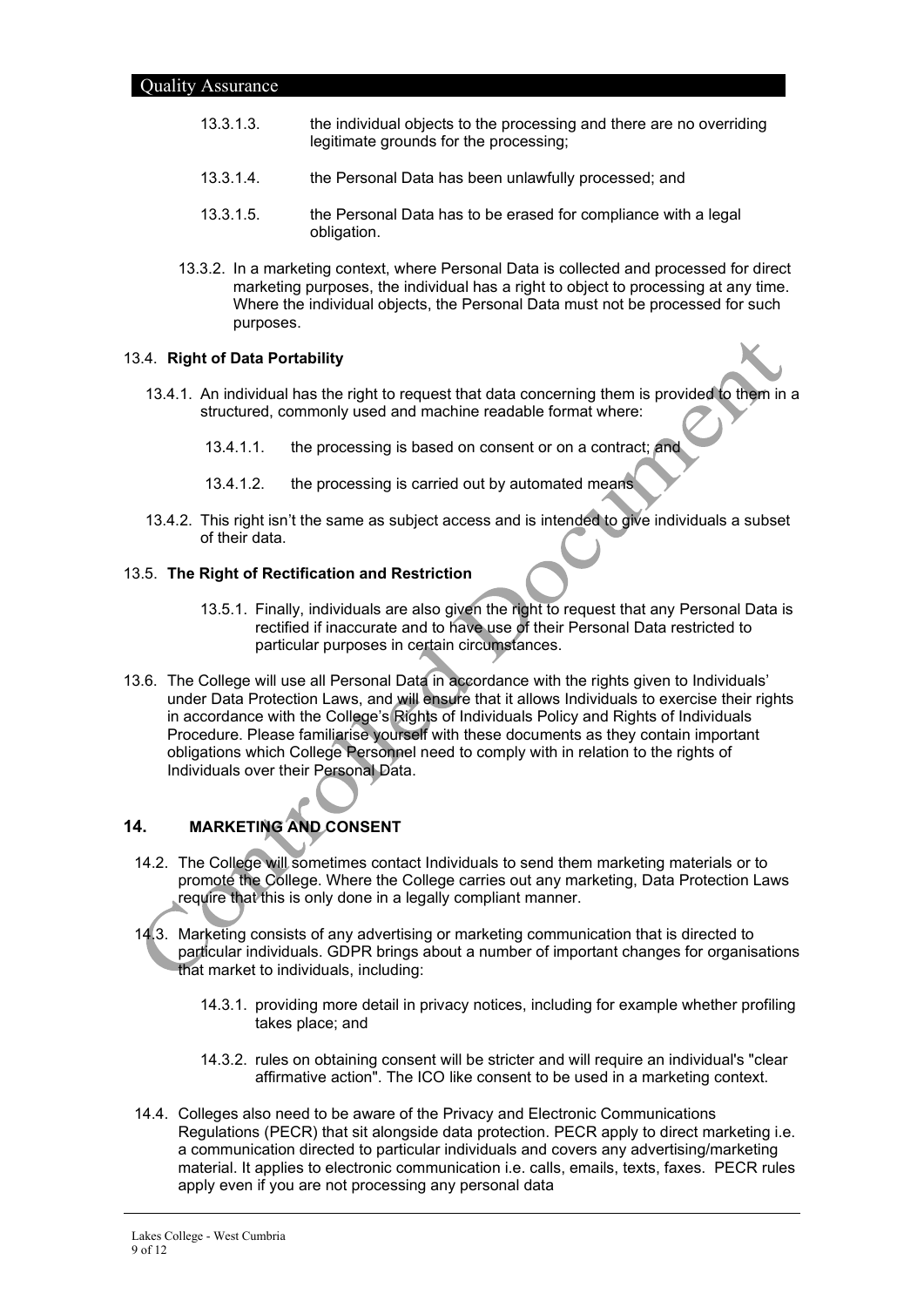- 14.5. Consent is central to electronic marketing and best practice is to provide an un-ticked optin box.
- 14.6. The College may be able to market using a "soft opt in" if the following conditions were met:
	- 14.6.1. contact details have been obtained in the course of a sale (or negotiations for a sale);
	- 14.6.2. the College are marketing its own similar services; and
	- 14.6.3. the College gives the individual a simple opportunity to opt out of the marketing, both when first collecting the details and in every message after that.

#### <span id="page-9-0"></span>**15. AUTOMATED DECISION MAKING AND PROFILING**

15.2. Under Data Protection Laws there are controls around profiling and automated decision making in relation to Individuals.

**Automated Decision Making** happens where the College makes a decision about an Individual solely by automated means without any human involvement and the decision has legal or other significant effects; and

**Profiling** happens where the College automatically uses Personal Data to evaluate certain things about an Individual.

- 15.3. Any Automated Decision Making or Profiling which the College carries out can only be done once the College is confident that it is complying with Data Protection Laws. If College Personnel therefore wish to carry out any Automated Decision Making or Profiling College Personnel must inform the Data Protection Officer.
- 15.4. College Personnel must not carry out Automated Decision Making or Profiling without the approval of the Data Protection Officer.
- 15.5. The College does not carry out Automated Decision Making or Profiling in relation to its employees.

## <span id="page-9-1"></span>**16. DATA PROTECTION IMPACT ASSESSMENTS (DPIA)**

- 16.2. The GDPR introduce a new requirement to carry out a risk assessment in relation to the use of Personal Data for a new service, product or process. This must be done prior to the processing via a Data Protection Impact Assessment (**"DPIA"**). A DPIA should be started as early as practical in the design of processing operations. A DPIA is not a prohibition on using Personal Data but is an assessment of issues affecting Personal Data which need to be considered before a new product/service/process is rolled out. The process is designed to:
	- 16.2.1. describe the collection and use of Personal Data;
	- 16.2.2. assess its necessity and its proportionality in relation to the purposes;
	- 16.2.3. assess the risks to the rights and freedoms of individuals; and
	- 16.2.4. the measures to address the risks.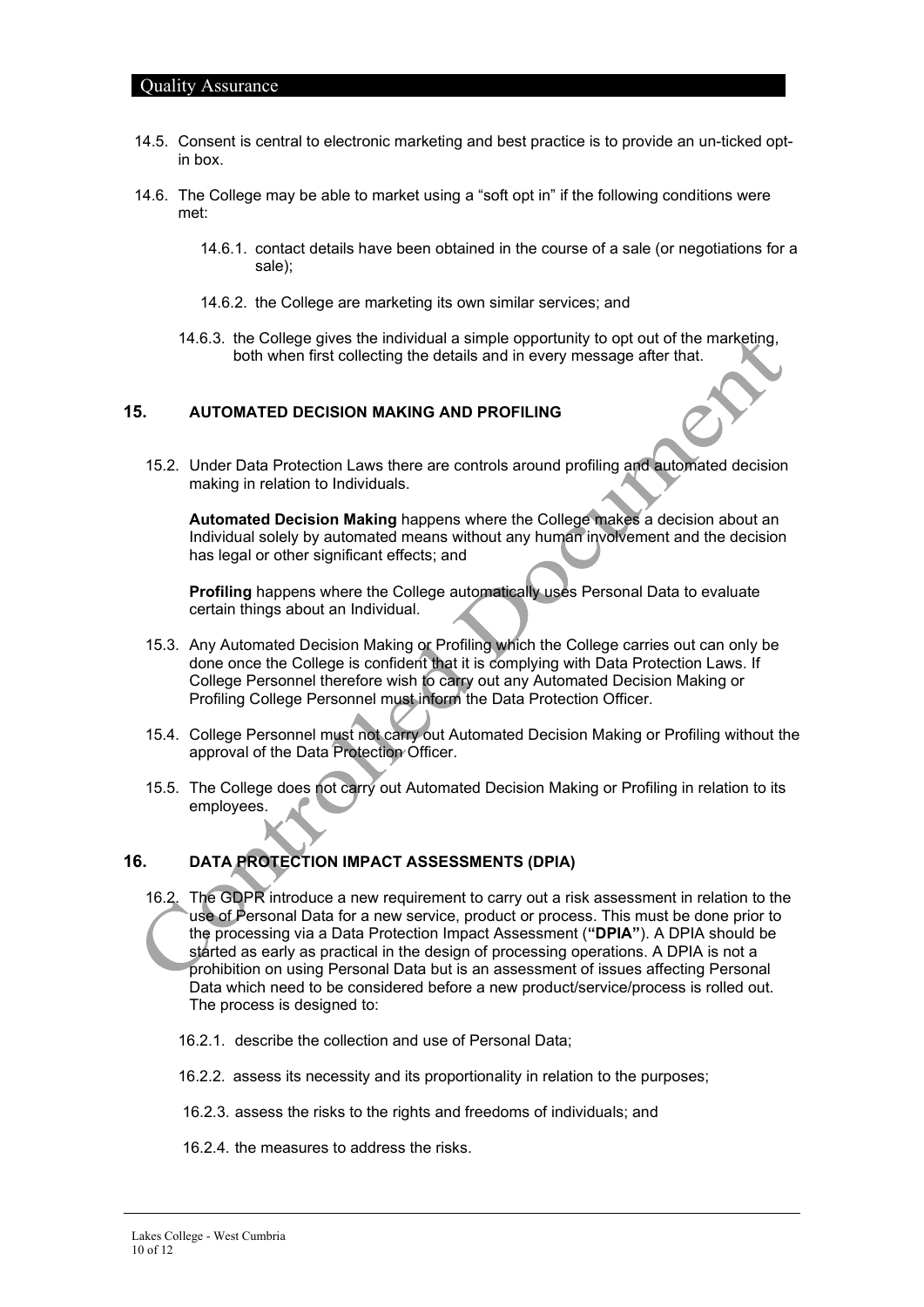- 16.3. A DPIA must be completed where the use of Personal Data is likely to result in a high risk to the rights and freedoms of individuals. The ICO's standard DPIA template is available from [www.ico.org.uk.](http://www.ico.org.uk/)
- 16.4. Where a DPIA reveals risks which are not appropriately mitigated the ICO must be consulted.
- 16.5. Where the College is launching or proposing to adopt a new process, product or service which involves Personal Data, the College needs to consider whether it needs to carry out a DPIA as part of the project initiation process. The College needs to carry out a DPIA at an early stage in the process so that the College can identify and fix problems with its proposed new process, product or service at an early stage, reducing the associated costs and damage to reputation, which might otherwise occur.
- 16.6. Situations where the College may have to carry out a Data Protection Impact Assessment include the following (please note that this list is not exhaustive):
	- 16.6.1. large scale and systematic use of Personal Data for the purposes of Automated Decision Making or Profiling (see definitions above) where legal or similarly significant decisions are made:
	- 16.6.2. large scale use of Special Categories of Personal Data, or Personal Data relating to criminal convictions and offences e.g. the use of high volumes of health data; or
	- 16.6.3. systematic monitoring of public areas on a large scale e.g. CCTV cameras.
- <span id="page-10-0"></span>16.7. All DPIAs must be reviewed and approved by the Data Protection Officer.

## **17. TRANSFERRING PERSONAL DATA TO A COUNTRY OUTSIDE THE EEA**

- 17.2. Data Protection Laws impose strict controls on Personal Data being transferred outside the EEA. Transfer includes sending Personal Data outside the EEA but also includes storage of Personal Data or access to it outside the EEA. It needs to be thought about whenever the College appoints a supplier outside the EEA or the College appoints a supplier with group companies outside the EEA which may give access to the Personal Data to staff outside the EEA.
- 17.3. So that the College can ensure it is compliant with Data Protection Laws College Personnel must not export Personal Data unless it has been approved by the Data Protection Officer.
- 17.4. College Personnel must not export any Personal Data outside the EEA without the approval of the Data Protection Officer.

## **Related Documents**:

- **Rights of Individuals Policy**
- **Rights of Individuals Procedure**
- **Data Retention Policy**
- **Data Breach Notification Policy**
- **Data Breach Notification Procedure**